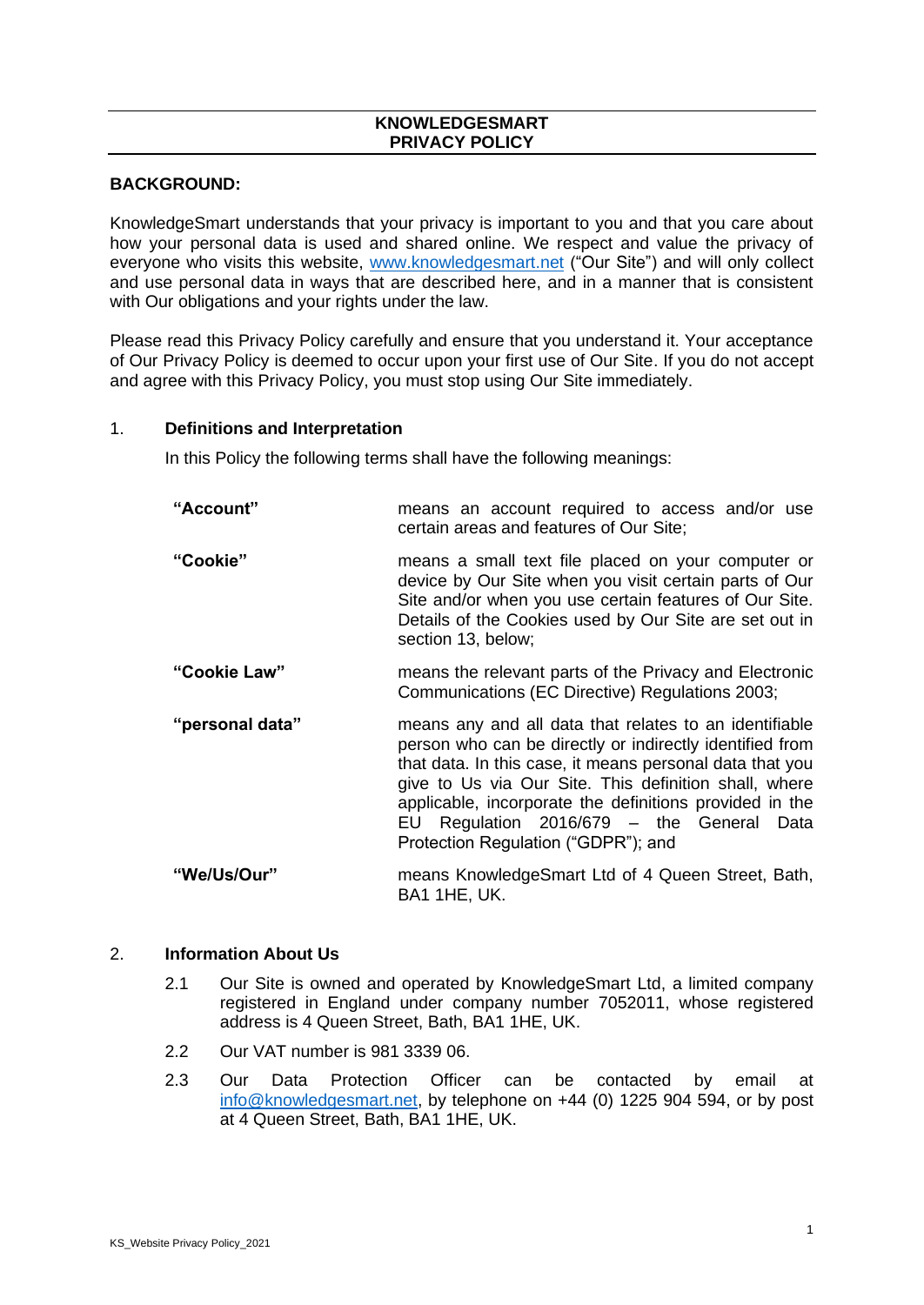## 3. **What Does This Policy Cover?**

This Privacy Policy applies only to your use of Our Site. Our Site may contain links to other websites. Please note that We have no control over how your data is collected, stored, or used by other websites and We advise you to check the privacy policies of any such websites before providing any data to them.

## 4. **Your Rights**

- 4.1 As a data subject, you have the following rights under the GDPR, which this Policy and Our use of personal data have been designed to uphold:
	- 4.1.1 The right to be informed about Our collection and use of personal data;
	- 4.1.2 The right of access to the personal data We hold about you (see section 12);
	- 4.1.3 The right to rectification if any personal data We hold about you is inaccurate or incomplete (please contact Us using the details in section  $(14)$ ;
	- 4.1.4 The right to be forgotten  $-$  i.e. the right to ask Us to delete any personal data We hold about you (We only hold your personal data for a limited time, as explained in section 6 but if you would like Us to delete it sooner, please contact Us using the details in section 14);
	- 4.1.5 The right to restrict (i.e. prevent) the processing of your personal data;
	- 4.1.6 The right to data portability (obtaining a copy of your personal data to re-use with another service or organisation);
	- 4.1.7 The right to object to Us using your personal data for particular purposes; and
	- 4.1.8 Rights with respect to automated decision making and profiling.
- 4.2 If you have any cause for complaint about Our use of your personal data, please contact Us using the details provided in section 14 and We will do Our best to solve the problem for you. If We are unable to help, you also have the right to lodge a complaint with the UK's supervisory authority, the Information Commissioner's Office.
- 4.3 For further information about your rights, please contact the Information Commissioner's Office or your local Citizens Advice Bureau.

## 5. **What Data Do We Collect?**

Depending upon your use of Our Site, We may collect some or all of the following data (please also see section 13 on Our use of Cookies and similar technologies):

- 5.1 name;
- 5.2 business/company name;
- 5.3 job title;
- 5.4 contact information such as email address and telephone number;
- 5.5 country of origin;
- 5.6 types of software used by your company;
- 5.7 IP address;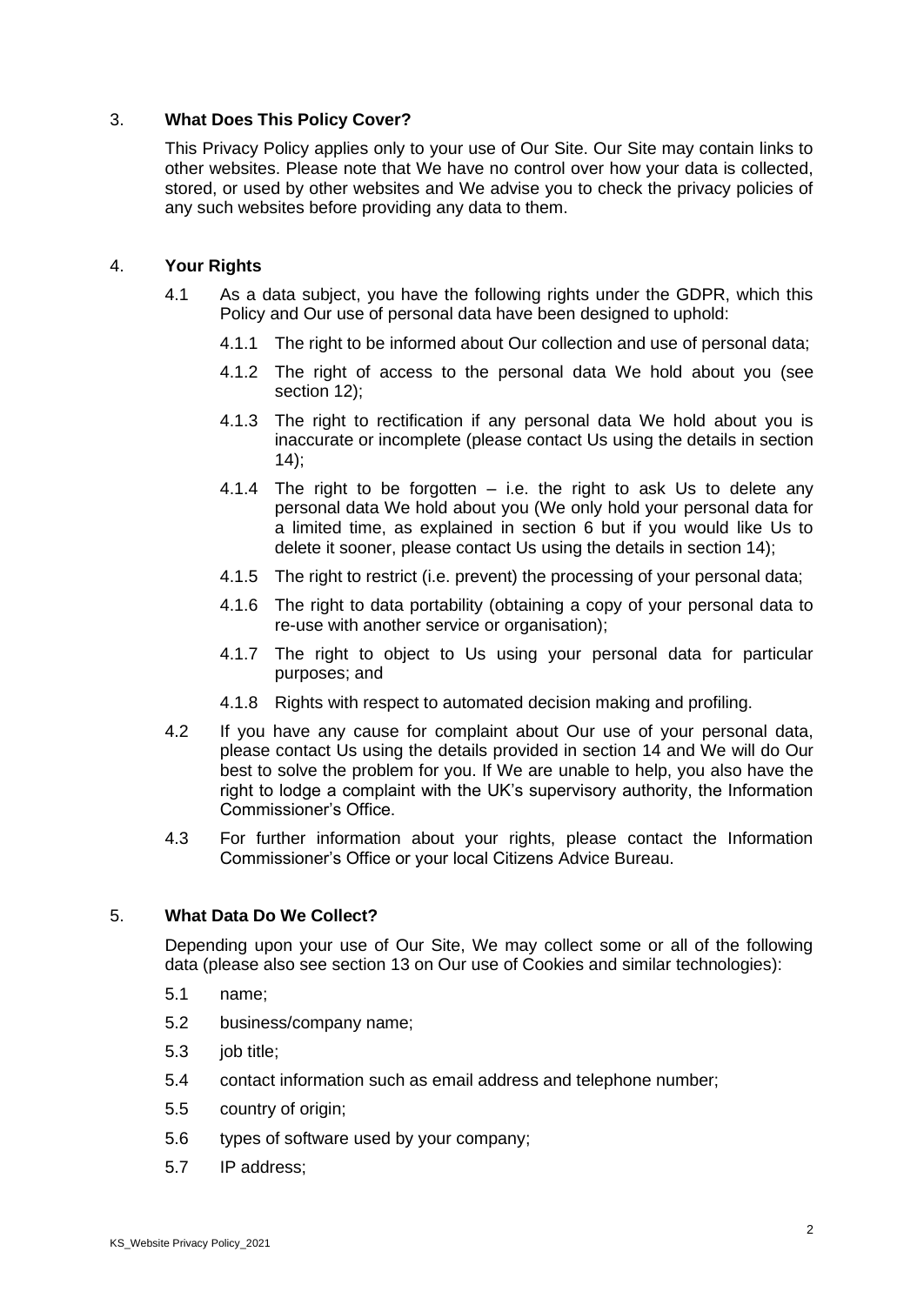- 5.8 web browser type and version;
- 5.9 operating system;
- 5.10 a list of URLs starting with a referring site, your activity on Our Site, and the site you exit to;

### 6. **How Do We Use Your Data?**

- 6.1 All personal data is processed and stored securely, for no longer than is necessary in light of the reason(s) for which it was first collected. We will comply with Our obligations and safeguard your rights under the GDPR at all times. For more details on security see section 7, below.
- 6.2 Our use of your personal data will always have a lawful basis, either because it is necessary for Our performance of a contract with you, because you have consented to Our use of your personal data (e.g. by subscribing to emails), or because it is in Our legitimate interests. Specifically, We may use your data for the following purposes:
	- 6.2.1 Providing and managing your Account;
	- 6.2.2 Providing and managing your access to Our Site;
	- 6.2.3 Personalising and tailoring your experience on Our Site;
	- 6.2.4 Supplying Our services to you (please note that We require your personal data in order to enter into a contract with you);
	- 6.2.5 Replying to emails from you;
	- 6.2.6 Supplying you with emails that you have opted into (you may unsubscribe or opt-out at any time by following our unsubscribe process and managing your personal preferences;
- 6.3 With your permission and/or where permitted by law, We may also use your data for marketing purposes which may include contacting you by email with information, news and offers on Our services. We will not, however, send you any unsolicited marketing or spam and will take all reasonable steps to ensure that We fully protect your rights and comply with Our obligations under the GDPR and the Privacy and Electronic Communications (EC Directive) Regulations 2003.
- 6.4 You have the right to withdraw your consent to Us using your personal data at any time, and to request that We delete it.
- 6.5 We do not keep your personal data for any longer than is necessary in light of the reason(s) for which it was first collected.

## 7. **How and Where Do We Store Your Data?**

- 7.1 We only keep your personal data for as long as We need to in order to use it as described above in section 6, and/or for as long as We have your permission to keep it.
- 7.2 Your data will only be stored in the UK.
- 7.3 Data security is very important to Us, and to protect your data We have taken suitable measures to safeguard and secure data collected through Our Site.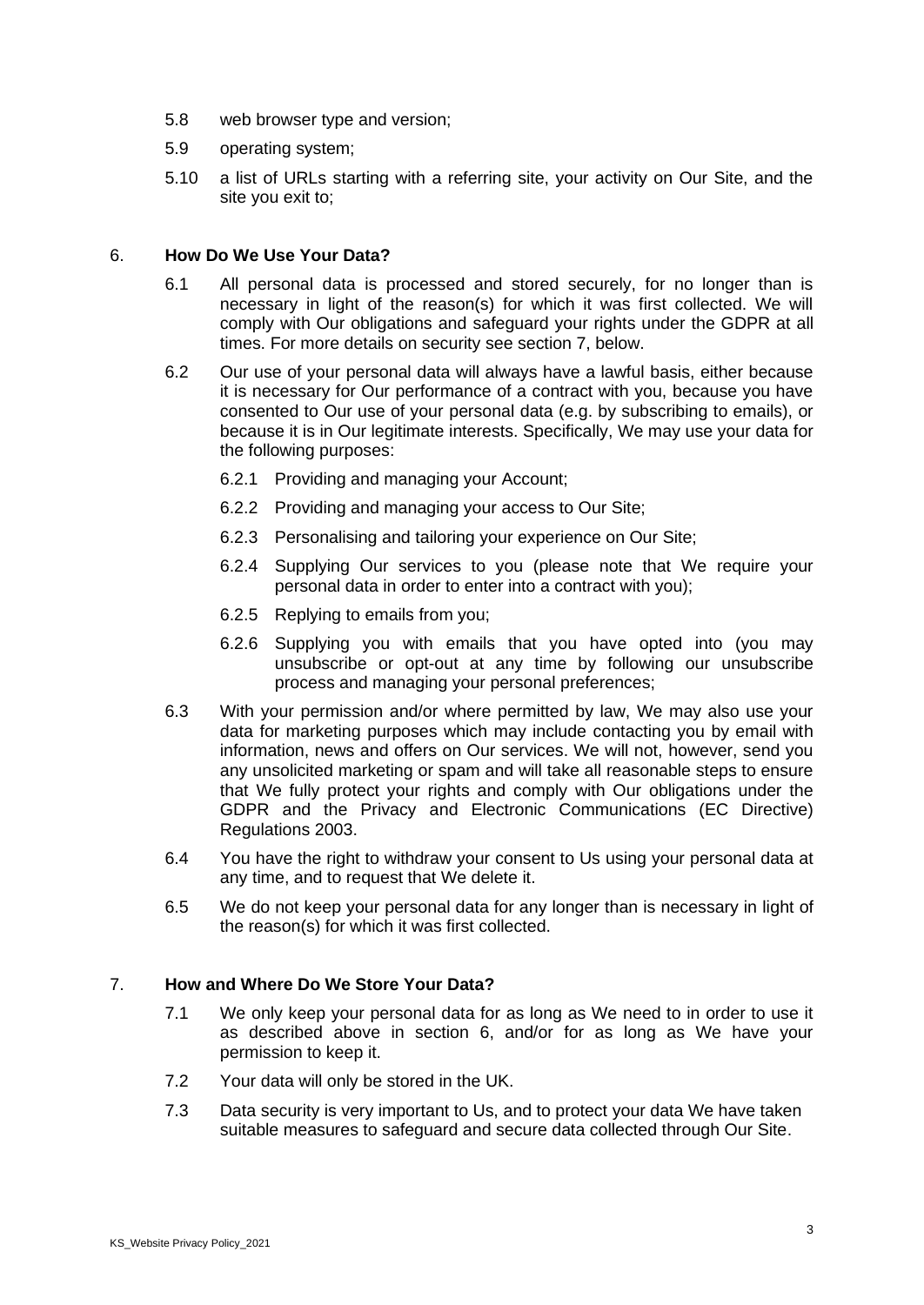### 8. **Do We Share Your Data?**

- 8.1 Subject to section 8.2, We will not share any of your data with any third parties for any purposes.
- 8.2 In certain circumstances, We may be legally required to share certain data held by Us, which may include your personal data, for example, where We are involved in legal proceedings, where We are complying with legal obligations, a court order, or a governmental authority.
- 8.3 We may sometimes contract with third parties to supply services to you on Our behalf. These may include payment processing, search engine facilities, advertising, and marketing. In some cases, the third parties may require access to some or all of your data. Where any of your data is required for such a purpose, We will take all reasonable steps to ensure that your data will be handled safely, securely, and in accordance with your rights, Our obligations, and the obligations of the third party under the law.
- 8.4 We may compile statistics about the use of Our Site including data on traffic, usage patterns, user numbers, sales, and other information. All such data will be anonymised and will not include any personally identifying data, or any anonymised data that can be combined with other data and used to identify you. We may from time to time share such data with third parties such as prospective investors, affiliates, partners, and advertisers. Data will only be shared and used within the bounds of the law.

#### 9. **What Happens If Our Business Changes Hands?**

9.1 We may, from time to time, expand or reduce Our business and this may involve the sale and/or the transfer of control of all or part of Our business. Any personal data that you have provided will, where it is relevant to any part of Our business that is being transferred, be transferred along with that part and the new owner or newly controlling party will, under the terms of this Privacy Policy, be permitted to use that data only for the same purposes for which it was originally collected by Us.

#### 10. **How Can You Control Your Data?**

- 10.1 In addition to your rights under the GDPR, set out in section 4, when you submit personal data via Our Site, you may be given options to restrict Our use of your data. In particular, We aim to give you strong controls on Our use of your data for direct marketing purposes (including the ability to opt-out of receiving emails from Us which you may do by unsubscribing using the links provided in Our emails and at the point of providing your details and by managing your Account).
- 10.2 You may also wish to sign up to one or more of the preference services operating in the UK: The Telephone Preference Service ("the TPS"), the Corporate Telephone Preference Service ("the CTPS"), and the Mailing Preference Service ("the MPS"). These may help to prevent you receiving unsolicited marketing. Please note, however, that these services will not prevent you from receiving marketing communications that you have consented to receiving.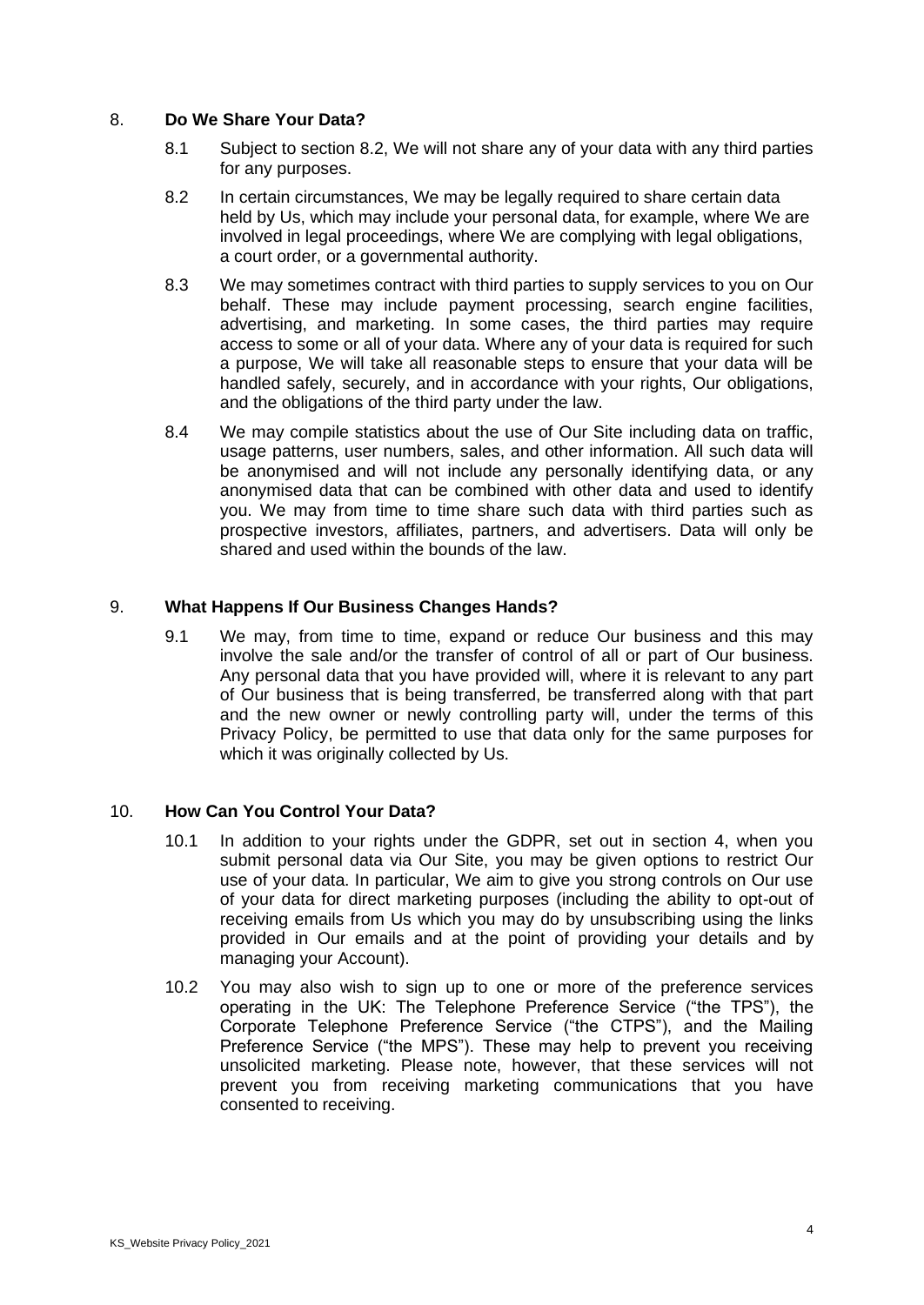### 11. **Your Right to Withhold Information**

- 11.1 You may access certain areas of Our Site without providing any data at all. However, to use all features and functions available on Our Site you may be asked to submit or allow for the collection of certain data.
- 11.2 You may restrict Our use of Cookies. For more information, see section 13.

#### 12. **How Can You Access Your Data?**

You have the right to ask for a copy of any of your personal data held by Us (where such data is held). Under the GDPR, no fee is payable and We will provide any and all information in response to your request free of charge. Please contact Us for more details at [info@knowledgesmart.net,](mailto:info@knowledgesmart.net) or using the contact details below in section 14. Alternatively, please request a copy of Our Data Protection Policy.

#### 13. **Our Use of Cookies**

- 13.1 Our Site may place and access certain first party Cookies on your computer or device. First party Cookies are those placed directly by Us and are used only by Us. We use Cookies to facilitate and improve your experience of Our Site and to provide and improve Our services. We have carefully chosen these Cookies and have taken steps to ensure that your privacy and personal data is protected and respected at all times.
- 13.2 All Cookies used by and on Our Site are used in accordance with current Cookie Law.
- 13.3 Before Cookies are placed on your computer or device, you will be shown a pop-up advisory message requesting your consent to set those Cookies. By giving your consent to the placing of Cookies you are enabling Us to provide the best possible experience and service to you. You may, if you wish, deny consent to the placing of Cookies; however certain features of Our Site may not function fully or as intended.
- 13.4 Certain features of Our Site depend on Cookies to function. Cookie Law deems these Cookies to be "strictly necessary". These Cookies are shown below in section 13.5. Your consent will not be sought to place these Cookies, but it is still important that you are aware of them. You may still block these Cookies by changing your internet browser's settings as detailed below in section 13.6, but please be aware that Our Site may not work properly if you do so. We have taken great care to ensure that your privacy is not at risk by allowing them.
- 13.5 The following first party Cookies may be placed on your computer or device: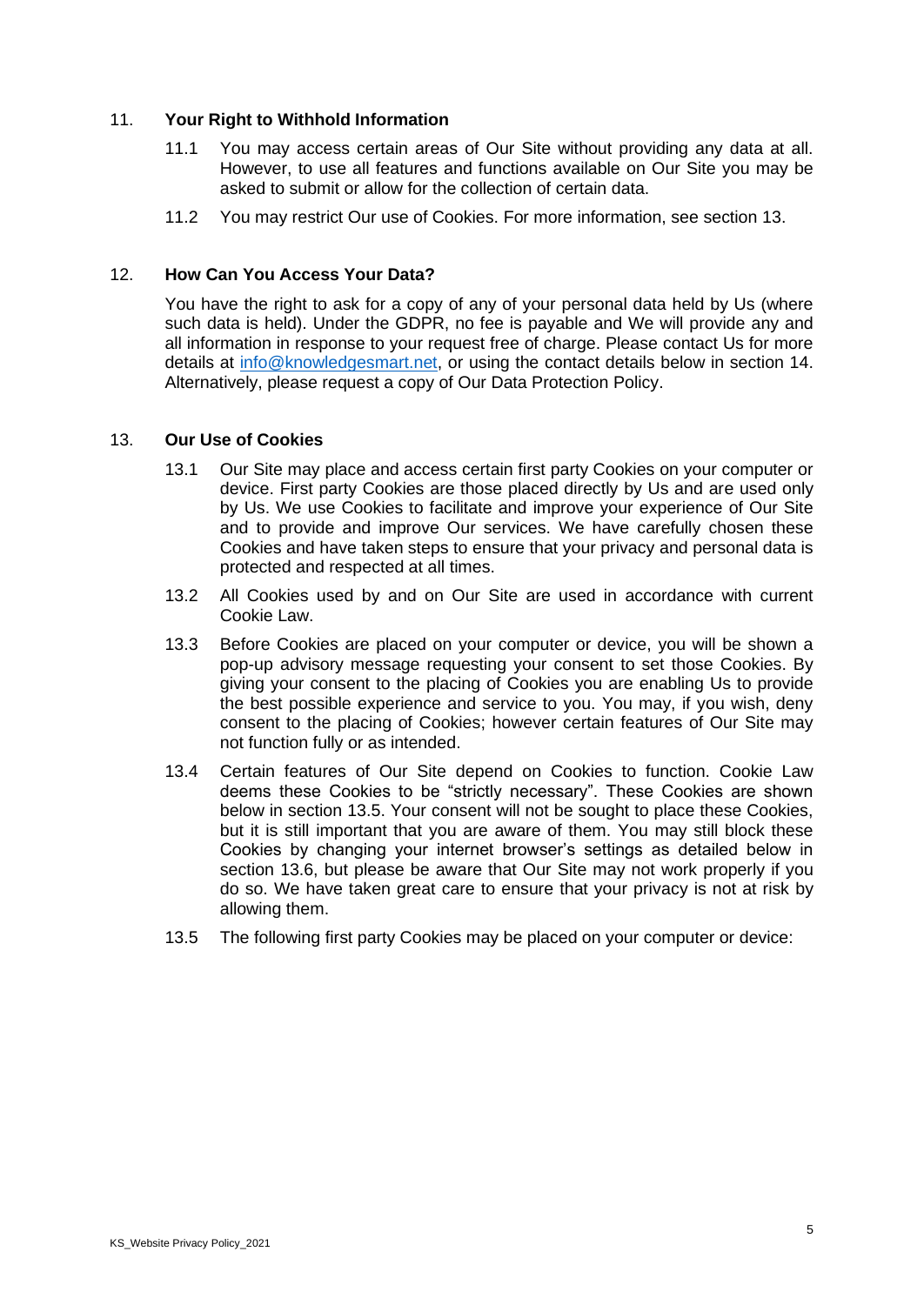| <b>Name of Cookie</b> | <b>Domain</b>      | <b>Purpose</b>                 |
|-----------------------|--------------------|--------------------------------|
| 1P JAR                | google.com         | Google analytics Cookie        |
| <b>APISID</b>         | google.com         | Google analytics Cookie        |
| <b>CONSENT</b>        | google.com         | Google analytics Cookie        |
| <b>HSID</b>           | google.com         | Google analytics Cookie        |
| <b>NID</b>            | google.com         | Google analytics Cookie        |
| <b>OTZ</b>            | google.com         | Google analytics Cookie        |
| <b>SAPISID</b>        | google.com         | Google analytics Cookie        |
| <b>SID</b>            | google.com         | Google analytics Cookie        |
| <b>SIDCC</b>          | google.com         | Google analytics Cookie        |
| $\lrcorner$ ga        | google.com         | Google analytics Cookie        |
| _ga                   | knowledgesmart.net | Google analytics Cookie        |
| $\_$ gat              | knowledgesmart.net | Google analytics Cookie        |
| $\_$ gid              | knowledgesmart.net | Google analytics Cookie        |
| ASP.NET_SessionId     | knowledgesmart.net | Identify user's server session |

- 13.6 In addition to the controls that We provide, you can choose to enable or disable Cookies in your internet browser. Most internet browsers also enable you to choose whether you wish to disable all Cookies or only third party Cookies. By default, most internet browsers accept Cookies but this can be changed. For further details, please consult the help menu in your internet browser or the documentation that came with your device.
- 13.7 You can choose to delete Cookies on your computer or device at any time, however you may lose any information that enables you to access Our Site more quickly and efficiently including, but not limited to, login and personalisation settings.
- 13.8 It is recommended that you keep your internet browser and operating system up-to-date and that you consult the help and guidance provided by the developer of your internet browser and manufacturer of your computer or device if you are unsure about adjusting your privacy settings.**]**

# 14. **Contacting Us**

If you have any questions about Our Site or this Privacy Policy, please contact Us by email at [info@knowledgesmart.net,](mailto:info@knowledgesmart.net) by telephone on +44 (0) 1225 904 594, or by post at 4 Queen Street, Bath, BA1 1HE, UK. Please ensure that your query is clear, particularly if it is a request for information about the data We hold about you (as under section 12, above).